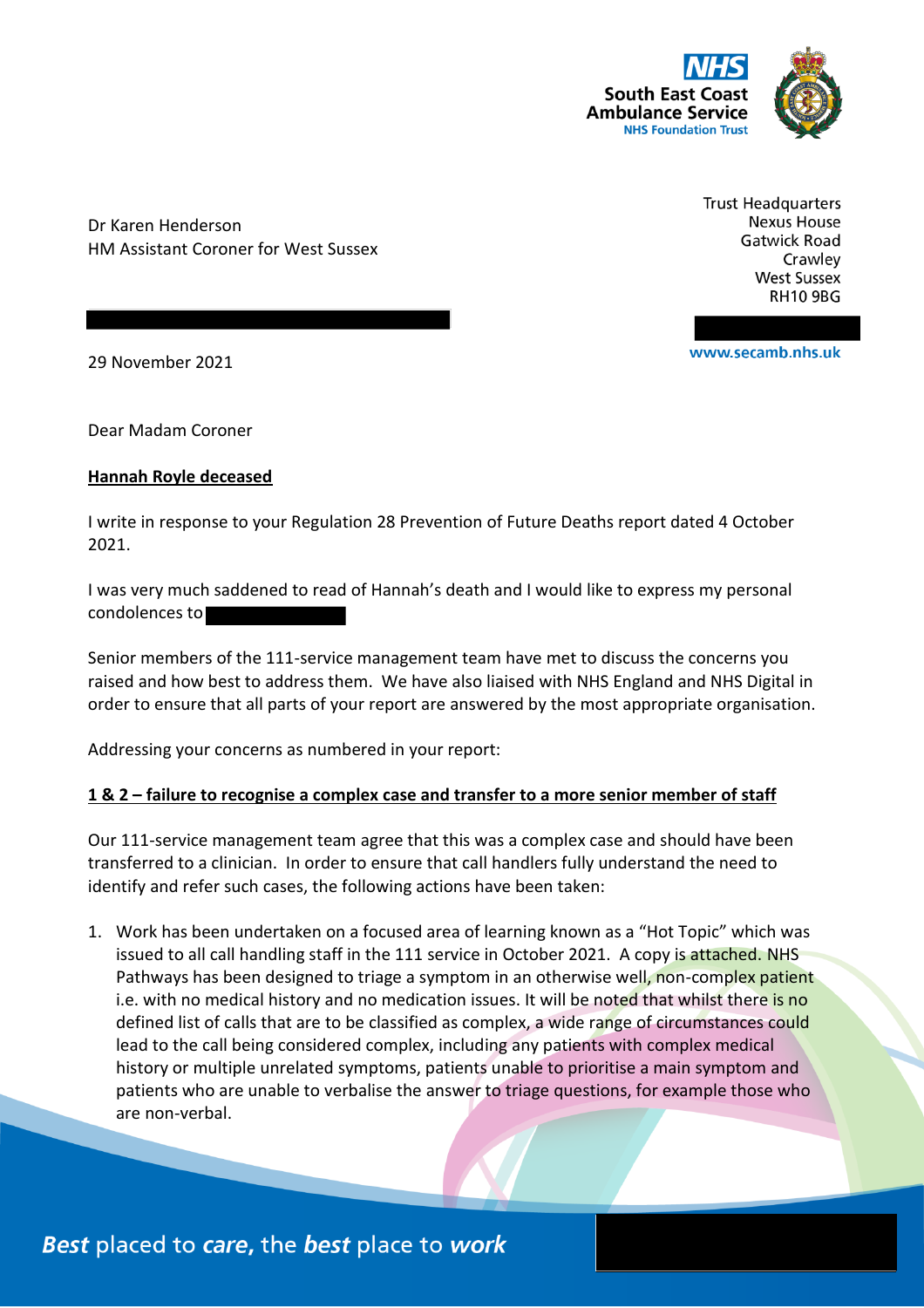- 2. Key skills is the name given to core training delivered to all members of staff quarterly. The content varies according to job role and is based upon required system updates, clinical updates and learning from incidents and events. The next key skills for Health Advisors and Emergency Medical Advisors will include a section on dealing with calls from or about patients who have a learning disability. A copy of the relevant part of the key skills course content is attached.
- 3. Health Advisors and Emergency Medical Advisors have a period of mentoring following their initial training and also if any concerns are recognised during routine or requested audits. In order to pass the mentoring process, they have to demonstrate that they have passed all key competencies. This is achieved by a mentor witnessing the mentee undertake all of the required elements from within the mentoring pack to the required standard. The mentor will then sign off on the individual elements once competency is achieved. The handling of complex calls has been added to those core competencies and as such new Health Advisors and Emergency Medical Advisors will be required to demonstrate this as a competency moving forwards.

In addition to the actions already undertaken, the following is planned:

4. A "shared learning" is an anonymised real case example circulated to all relevant staff to demonstrate an issue in practice and to reinforce theoretical learning. Experience has shown that real cases can be more powerful and thus are more readily retained than theory of a particular process or procedure. Our Head of Governance for 111 plans to publish a shared learning based on Hannah's family's contacts with the 111 service before the end of January 2022.

It is for NHS Digital to address the issue of how NHS Pathways accommodates patients with underlying disabilities.

# **3 - The skill and experience of the clinical advisor** cence contains a definition of a Clinician who may give clinical advice as part of the NHS Pathways system as follows:

## *"Clinician" means either:*

- *(a) a registered nurse; or*
- *(b) a registered paramedic; or*

*(c) any other personnel with an appropriate recognised clinical qualification as authorised and notified to End Users by the Authority from time to time,* 

*and which is selected by the End User to receive the necessary training to enable them to perform the role detailed in schedules 1 and 2;*

As (in most cases) it is SECAmb who employs the clinician, we remain responsible for setting criteria for employment by way of a Job Description, for setting standards of skill, experience and qualification for recruitment and for ensuring that clinicians are trained in the use of the NHS Pathways system. We also have a licence obligation to audit and manage the performance of the clinicians we employ.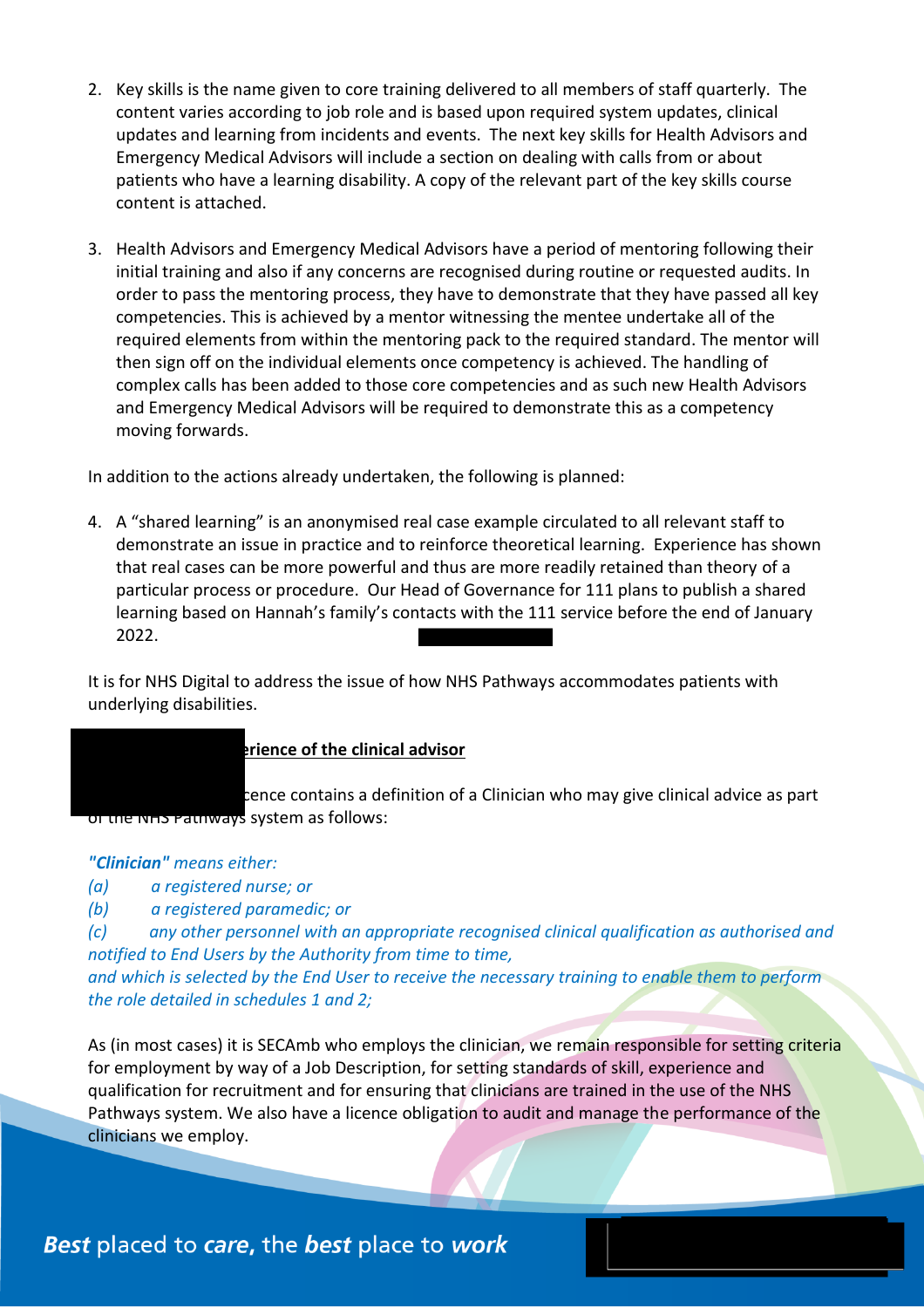Governing bodies such as the Nursing and Midwifery Council set requirements for their registrants to demonstrate, on an annual basis, that their clinical practice is up to date.

SECAmb require applicants for the Clinical Advisor role to have at least two years' post qualification or relevant experience as part of the recruitment process. SECAmb shortlists candidates in line with a robust set of criteria. Once candidates have been shortlisted, they are invited to interview/assessment.

This consists of the following:

- Clinical Questions paper. These questions cover a range of conditions, complaints and treatments and is a pass/fail element.
- Clinical Scenarios. The candidate has to pass two scenario type questions, which again are based on a variety of different conditions and symptoms.
- Once the candidate passes the first two elements, they have to pass a competency-based interview.

Once a candidate has been successful they must complete all the required training to be signed off as a Clinical Advisor. This training consists of the following:

- NHSP and Computer Aided Dispatch (CAD) course. This is a pass or fail course and is a national requirement.
- Each candidate must complete the call handling module to ensure that they are competent in using the system.
- Each candidate must complete 'soft' **alger prior to be**ing moved on to the next phase of training.
- Each candidate must then complete a period of clinical mentoring.
- Each candidate must complete five sign off audits before being signed off to work as a upervisor.

are then required to receive 3 to 5 audits a month. The number of required h audit tier they are on. The tier a staff member is on is dependant on

experience and also whether they are on any improvement plan.

SECAmb does not specify a field of experience such as A&E or urgent care because the range of medical conditions and situations with which we deal on a daily basis is so wide. Experience in a wide range of disciplines in our clinical workforce in the 111 service is an advantage; a broad spectrum of experience in different clinical settings (e.g. cardiac, stroke, paediatrics, mental health) helps us to accommodate the extremely diverse needs of our patients.

In autumn 2020, SECAmb entered into a contract to provide a Clinical Assessment Service ("CAS"). The CAS is a national framework whereby 111 providers are required to employ a range of various clinical skill sets to cater for various patient needs in a virtual environment. The CAS incorporates clinicians from a very wide range of disciplines including GPs, midwives, registered Mental Health nurses, Paediatric Nurses and others; the number of clinicians and range of disciplines is increasing on a monthly basis. The objective of the CAS in the longer term is to